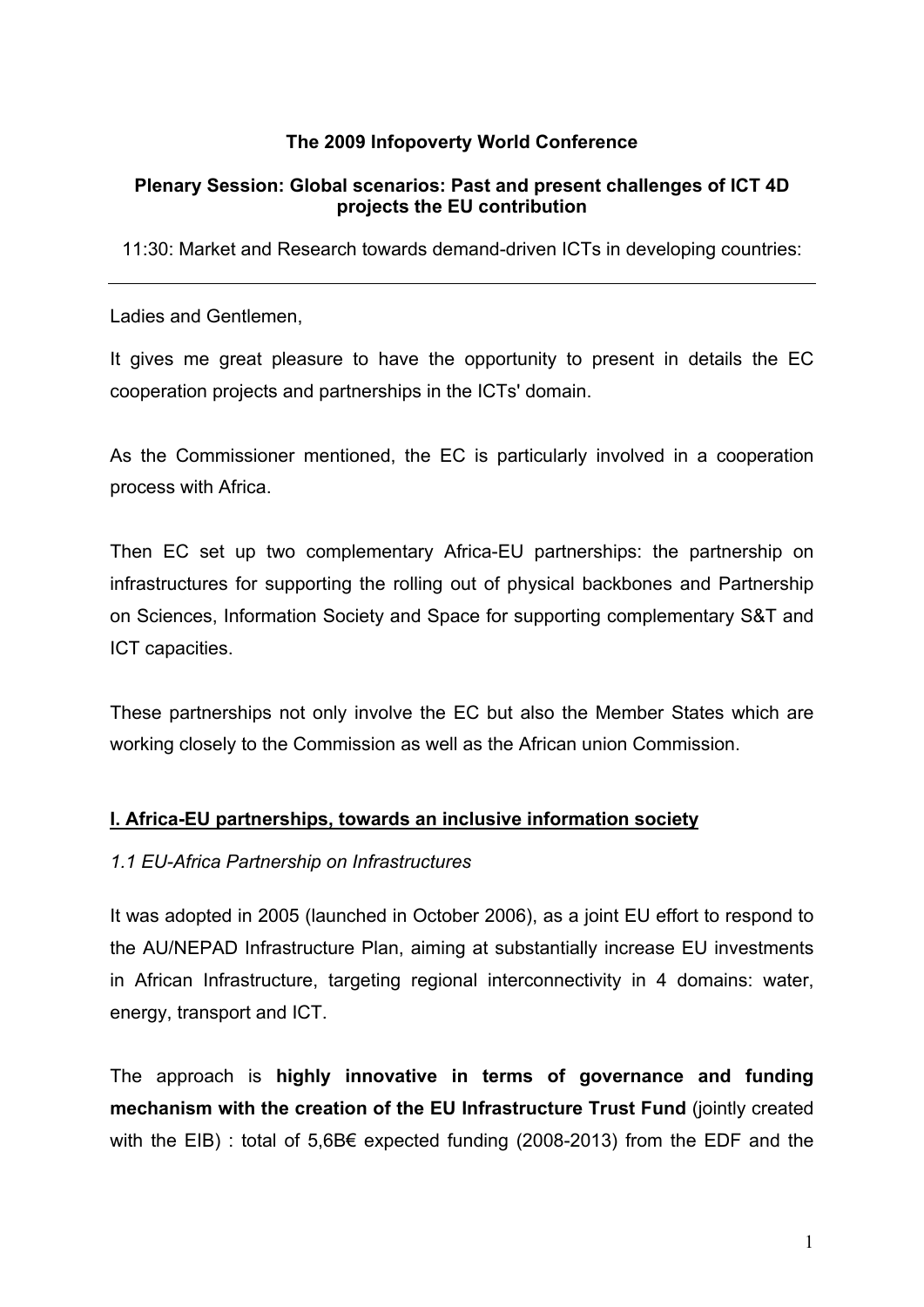Trust Fund.

Regarding the ICT component of the Partnership, the EASSy (East African Submarine Cable System) has been identified as a flagship project of the Partnership and already received a 14,5M€ loan and 3,8 M€ grant from the Trust Fund.

*1.2 The Africa-EU Partnership on Science, Information Society and Space*

DG INFSO actively contributed to set-up, is one of the 8 Partnerships adopted in Lisbon last December during the EU-Africa Summit.

This new Partnership offers an **opportunity to tackle the digital divide in Africa, complementing investments on the deployment of physical infrastructures** (as planned in the already adopted EU-Africa Partnership on Infrastructures) through support to key capacities.

The capacity-building activities foreseen at continental or sub-regional level are in support of **ARAPKE** (the African Regional Action Plan for the Knowledge Economy) adopted by the African Union in the context of the WSIS, and would concentrate on **4 main topics**: support to regulation and e-policies, human resources development, content and e-services creation, research and education networks deployment and their interconnection with GEANT.

### **II. A critical challenge: the European cooperation towards developing countries**

**How is it possible for developing countries to participate in cooperation projects developed by the European Commission?**

### *1.1 Identifying concrete project from short term implementation*

**- AfricaConnect (12M€),** extension of GEANT to sub-Saharan Africa, for which a physical interconnection was already achieved between the GEANT router in London and the Ubuntunet network (an alliance of national research and education networks in sub-Saharan Africa).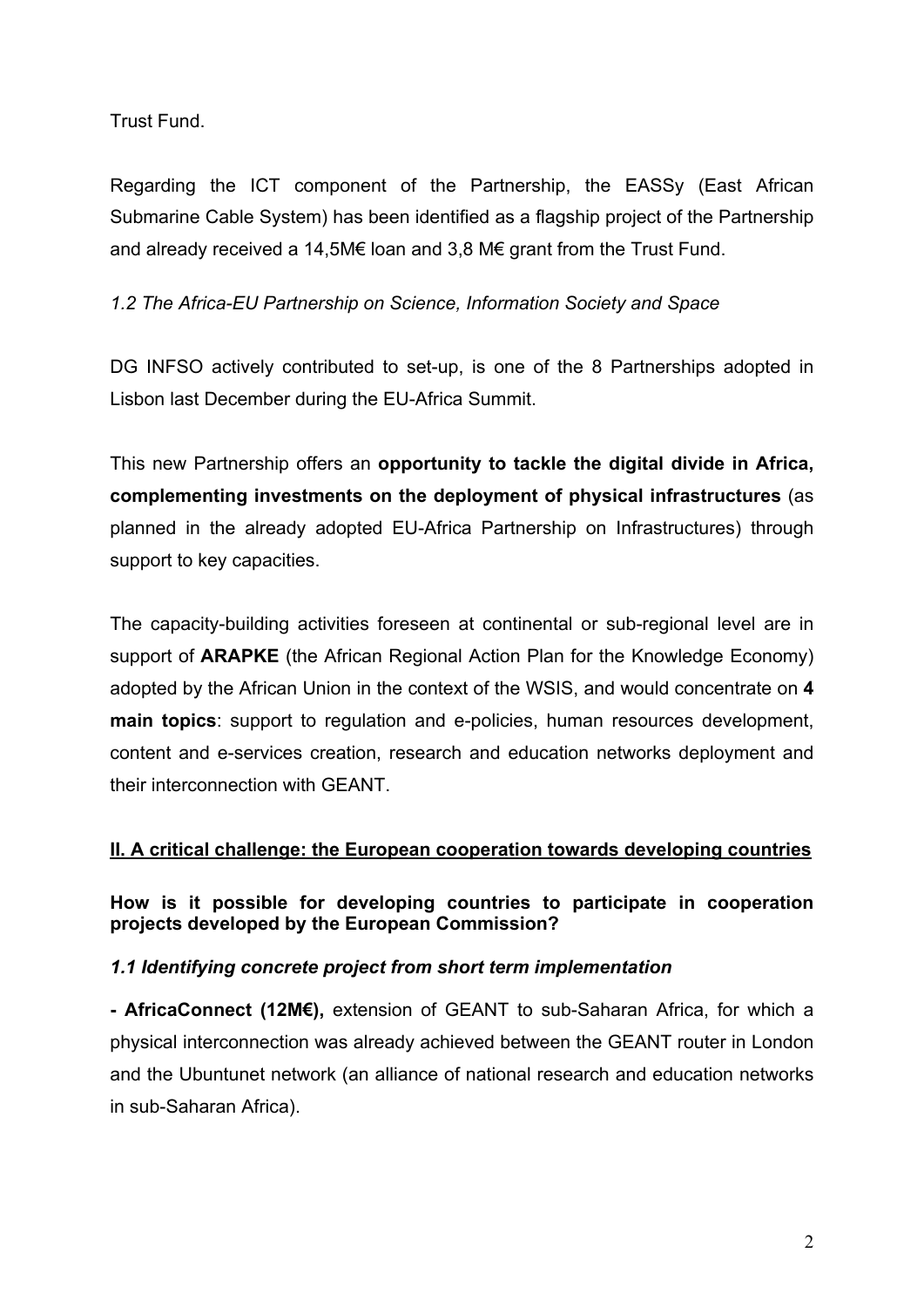**- AXIS (2,5 M€)** : led by AfrISPA (African Association of Internet Service Providers) aiming to establish Internet Exchange Points in 44 African countries as well as 5 regional internet hubs (1 per sub-region).

Let me mention that at the same time the HIsspa Project EC ITU for better regulation has been launched.

# *1.2 Cooperation projects in the framework of FP7*

 Let me indicate that the participation of African partners increased in a significative way: from the FP6 with only 8 IST participants in total to the 2 first year of the FP7 where we have already registered 29 ICT participants in retained proposals.

The FP7 is open to a large scale of applicants with sponsorships.

### **- IST conferences Africa**

The goals of the IST-Africa Conference Series are Community Building to facilitate EU-African research cooperation and successful exploitation of research results, to stimulate take-up of RTD results by industry, Small and Medium Sized Businesses and the public sector, to promote knowledge sharing between commercial organizations, government agencies and the research community, to exchange experiences about the current state of eAdoption at a sectoral, national or regional level, support International Cooperation and open up the European Research Area (ERA) to Africa.

Since 2006 an appointment between European research and African research has been organized each year (IST project Africa), Pretoria (2006), Maputo (Mozambique 2007), Windhoek (Namibia 2008), and Uganda (2009).

- **Digital world** (technological roadmap), a project on low-cost technologies: web mobile, low cost lap top, last mile. The DigitalWorld Forum gathers the foremost experts in the field of inclusive and accessible ICT and Developing countries in a context of Sustainable Development to **create a forum where initiatives and actors are able to network and to exchange best practices and success stories in order to deliver development-related ICT research exploitation and cooperation roadmaps.**